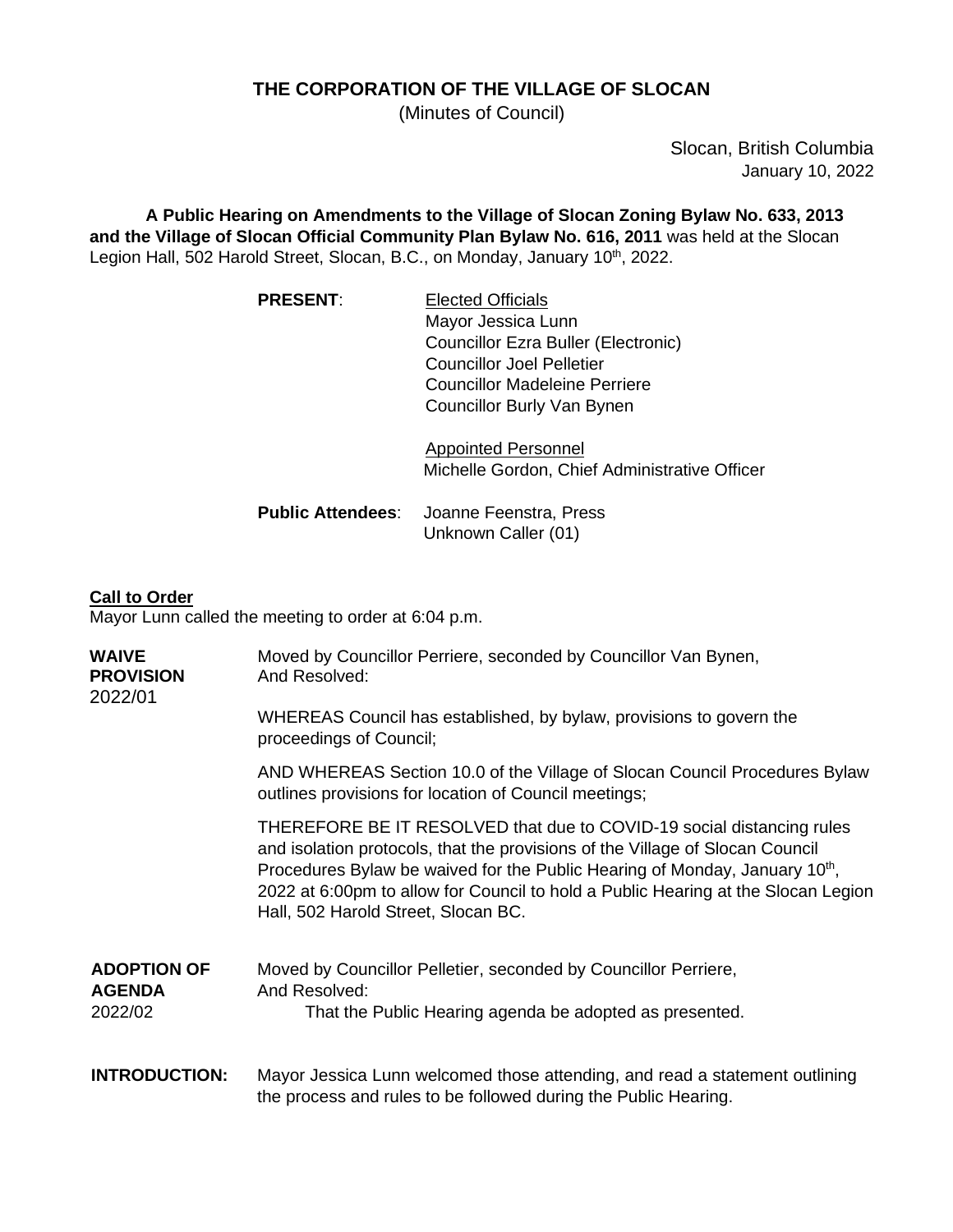#### **PUBLIC HEARING**

THE PURPOSE OF THIS PUBLIC HEARING, HELD ON MONDAY, JANUARY 10 AT 6:00PM IS TO CONSIDER AMENDMENTS TO THE VILLAGE OF SLOCAN ZONING BYLAW AND THE VILLAGE OF SLOCAN OFFICIAL COMMUNITY PLAN BYLAW.

COUNCIL GAVE FIRST AND SECOND READINGS TO THE AMENDMENT BYLAWS ON DECEMBER 13, 2021 AND ARE SCHEDULED FOR THIRD READING AT THE REGULAR COUNCIL MEETING OF JANUARY 10, 2022 AT 7:00PM.

THE PROPOSED AMENDMENTS TO THE SLOCAN ZONING BYLAW AND OFFICIAL COMMUNITY PLAN BYLAW INCLUDE:

- IMPLEMENTING A NEW ZONE "C3: GENERAL COMMERCIAL" ZONE; AND
- A REZONE OF THE PROPERTY LOCATED AT 705 DELANY AVENUE, LEGALLY DESCRIBED AS LOTS 1-4, BLOCK 8, DL 292, PLAN 496, FROM "M1: MILL INDUSTRIAL" TO "C3: GENERAL COMMERCIAL".

THE PROPOSED BYLAW AMENDMENTS, DEVELOPMENT APPLICATION, RELEVANT STAFF REPORTS, AND OTHER BACKGROUND INFORMATION HAVE BEEN AVAILABLE FOR INSPECTION AT THE VILLAGE OFFICE SINCE DECEMBER 13, 2021. ALL PERSONS WHO BELIEVE THEIR INTEREST IN PROPERTY IS AFFECTED BY THIS PROPOSAL WERE GRANTED AN OPPORTUNITY TO BE HEARD, EITHER IN PERSON OR BY WRITTEN SUBMISSION. NO SUBMISSIONS WERE RECEIVED.

#### BACKGROUND:

A rezone application was received from the owner of 705 Delany Avenue, to rezone the property from Mill Industrial to General Commercial, at the regular meeting of December 13<sup>th</sup>, 2021. The current zone does not allow for commercial use, and a rezone is required to proceed with the desired use listed in the application. Council gave first and second readings to the Zoning and OCP amendment bylaws and scheduled a public hearing.

In a proposal summary received by the applicant, the following was noted:

*"The property is currently zoned as Mill Industrial. This categorization greatly reduces the ability to operate in a current and broader form on the property and building. Also to be considered, there is no longer a mill in the town, therefore, this term "Mill Industrial" seems to be obsolete.*

*The future intended use of the property and building is to be Commercial use. This will allow to accommodate small suites and offices to be rented to entrepreneurs, as well as established business people. It will provide office space and/or small design spaces, create spaces, and educational spaces for rent.* 

*These options will benefit the community financially, as well as educationally, and adding cleanliness and tidiness to an area that has gone unmaintained for some time. I hope to create a vibrant hub for local business as well as youth and adult education . . . to encourage like-minded businesses that can benefit one another collectively, to add strength and likelihood of success to one another within the location."*